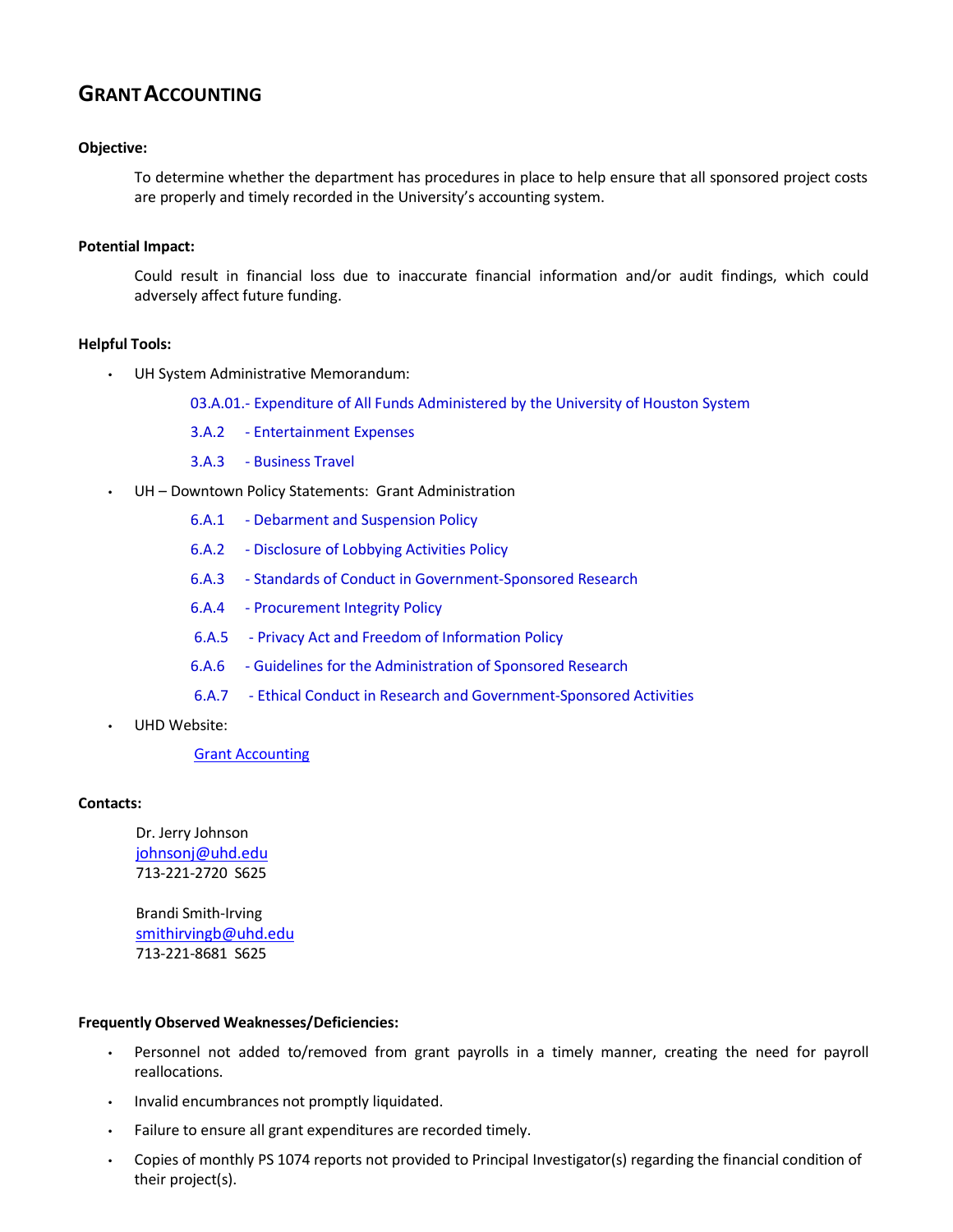#### **Best Business Practices:**

- 1. Review salaries, benefits and position assignments. Timely preparations of all payroll documents to transfer expense to appropriate funding source or terminate personnel effective the last day of the award.
- 2. Review outstanding commitments and liquidate unnecessary encumbrances.
- 3. Verify cost center activity monthly and documented per Policy Statement.
- 4. Principle Investigator (PI) signs off on cost center verifications on a monthly basis to indicate review and approval.
- 5. Copies of the grant agreements and approved budget on file in the department.
- 6. Maintain adequate documentation supporting all expenses charged to a sponsored program.
- 7. All revisions to grant budgets approved by PI or Business Administrator.
- 8. Actual expenses compared to budget for compliance with budgetary restrictions.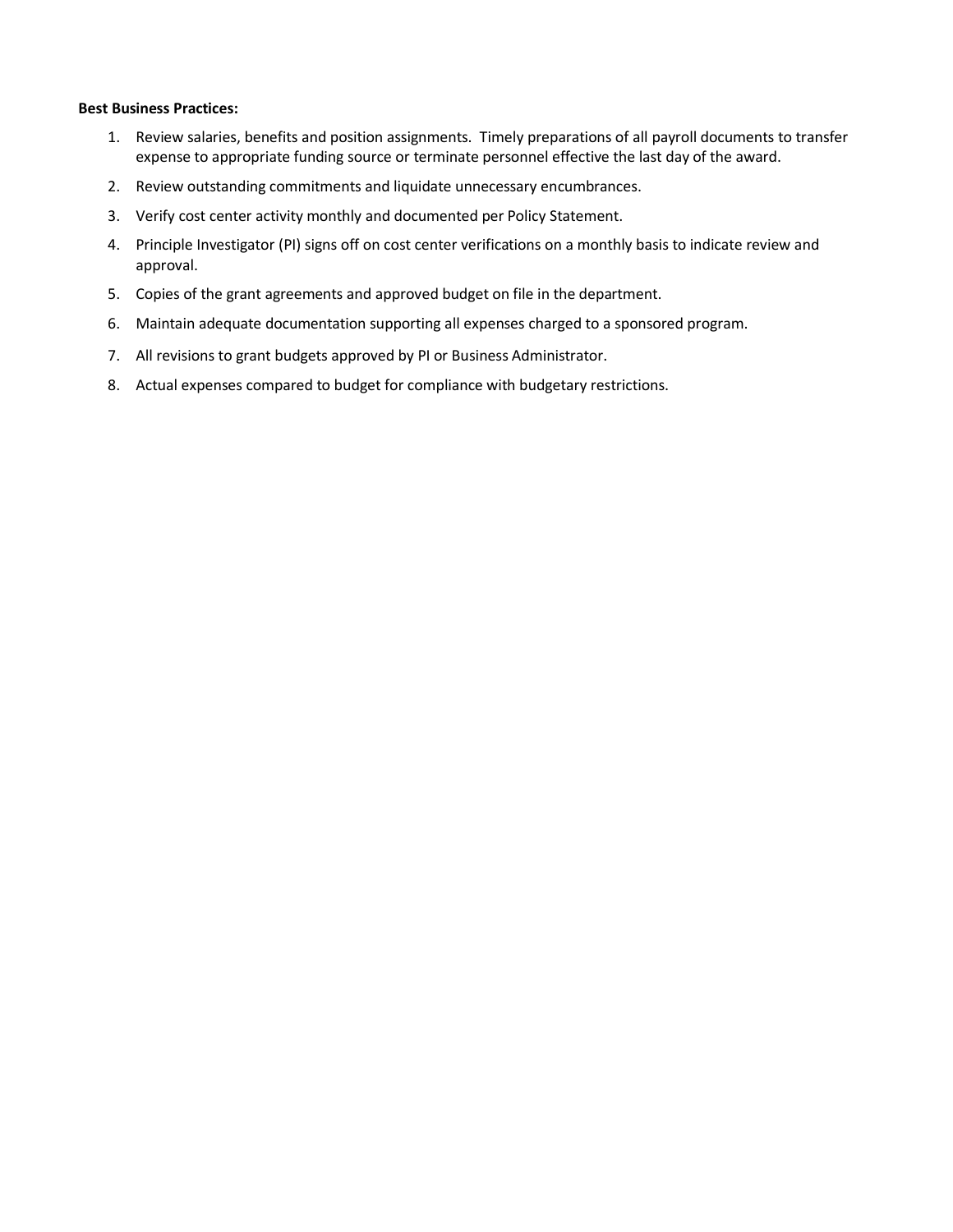## **AREA**

This questionnaire is designed so that "no" answers indicate that an internal control weakness may exist and the procedure/process may need to be examined in greater detail. **Comments should be provided for "No" answers.**  When such weaknesses are identified, a change in the process may be necessary OR a control may need to be put into place to address the weakness. The appropriate UHD contact office (as outlined in the self-assessment text) may be contacted for assistance with identified weaknesses.

| Self-Assessment of Internal Controls for Contracts                                                                                                                                                    | <b>Yes</b> | <b>No</b> | N/A | <b>Comments</b> |
|-------------------------------------------------------------------------------------------------------------------------------------------------------------------------------------------------------|------------|-----------|-----|-----------------|
| Are the expenditure documents (i.e. ePARS, vouchers<br>and purchase requisitions) prepared by personnel who<br>have been specifically trained on the applicable<br>regulations?                       |            |           |     |                 |
| Does the College or Departmental Business<br>Administrator check the coding on all travel and<br>purchase documents?                                                                                  |            |           |     |                 |
| Does the Principal Investigator (PI) sign all expenditure<br>documents authorizing expenditure of grant funds?                                                                                        |            |           |     |                 |
| Are the grant cost center verifications prepared monthly<br>and documented per Policy Statement?                                                                                                      |            |           |     |                 |
| Does the Principle Investigator (PI) sign off on cost<br>center verifications on a monthly basis to indicate<br>review and approval?                                                                  |            |           |     |                 |
| Are all revisions to grant budgets approved by the PI or<br><b>Business Administrator?</b>                                                                                                            |            |           |     |                 |
| Are all expenses charged to a sponsored program<br>necessary, reasonable and allowable for the conduct<br>of the project?                                                                             |            |           |     |                 |
| Are all expenses charged to a sponsored program<br>supported by adequate documentation?                                                                                                               |            |           |     |                 |
| Does the department have a copy of the grant<br>agreements and the approved budgets on file?                                                                                                          |            |           |     |                 |
| Are all necessary payroll documents prepared on a<br>timely basis to either transfer expense to another<br>funding source or terminate personnel on the award<br>effective the last day of the award? |            |           |     |                 |
| Are actual expenses compared to the budget for<br>compliance with budgetary restrictions?                                                                                                             | $\sim$     |           |     |                 |
| Does the appropriate personnel follow-up on all<br>outstanding purchase orders?                                                                                                                       |            |           |     |                 |